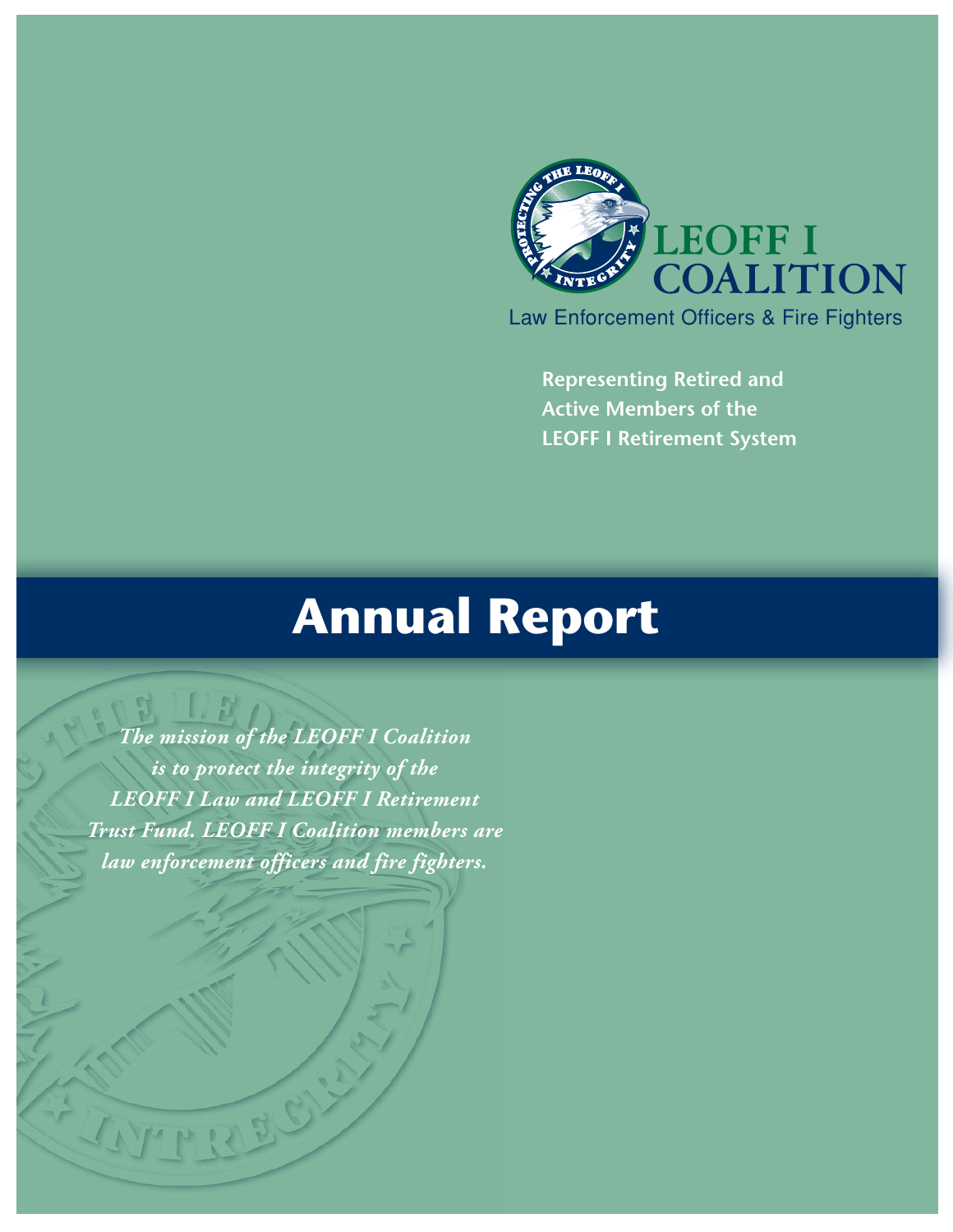#### **LEOFF I Coalition**



Law Enforcement Officers & Fire Fighters

#### **LEOFF I Coalition Board 2015-2016**

**President Andy Wilson**  Ret. King Co. Sheriff's Office WA St. Retired Deputy Sheriff's & Police Officers Association

**Secretary Dave Peery**  Ret. Seattle Fire Department

**Treasurer Jerald Birt**  Ret. Seattle Fire Department Member-at-Large

**Lobbyist Mark Curtis** WA St. Ret. Deputy Sheriff's & Police Officers Association Ret. Thurston County Sheriff's Office Member-at-Large

**Gene Martin**  Ret. Yakima Fire Department Member-at-Large

**Gary Lentz, Sr.** Ret. Clark County Sheriff's Office Member-at-Large

**Paul Johnson**  Ret. Olympia Police Department Member-at-Large

**Office: Government Relations Director Joyce Willms**

360-570-1035 • 877-553-6631 Fax: 360-943-7086 information@leoff1coalition.org leoff1coalition@gmail.com

**Mailing Address:** LEOFF I Coalition, 855 Trosper Rd. SW Ste. 108, PMB 127 • Tumwater, WA 98512

# **Website**

# **2015 Legislative Wrap-Up**

EOFF I Coalition President, Andy Wilson and board members recognize the credibility that the LEOFF I Coalition has with members of the Washington State Legislature. There was a big turnover in the 2014 State Legislature el EOFF I Coalition President, Andy Wilson and board members recognize the credibility that the LEOFF I Coalition has with members of the Washington State Legislature. There was a big turnover in the for LEOFF I Coalition President Andy Wilson, Lobbyist Mark Curtis, Secretary Dave Perry, and Government Relations Director Joyce Willms to continue to defend and educate the new State Legislators and remind ALL legislators how LEOFF Plan 1 benefits do not affect the State of Washington's legislative budget. SB 5873 died in the house during the 2015 legislative session; It is expected to be resurrected in the 2016 legislative session.

B 5873 was introduced in the 2015 legislative session. This<br>bill would allow a retiree under the Law Enforcement Officers' 2015 legislative session. This bill would allow a retiree un-

Plan 1 to select a survivor benefit option. The amendment would have allowed a member who married a spouse ineligible for survivor benefits, has been married to that spouse

There Was No Hearing In The House For SB 5873

B 5873 was introduced in the to ensure that the benefits provided under this section are actuarially equivalent.

and Firefighters' Retirement System member's spouse who was eligible It would also enable a deceased

> to be provided a survivor benefit, and the member did not select a survivor benefit, and who prior to March 1, 2015, exhausted all administrative remedies with the department for establishing eli-

for at least two years prior to September 1, 2015, would have one year from September 1, 2015, to designate their spouse as a survivor beneficiary. The office of the state actuary must provide the department with administrative factors

gibility for a benefit under RCW 41.26.164, is eligible beginning August 1, 2015, for a retirement allowance equal to two-thirds of the gross monthly retirement allowance the retired member received at the time of death.

**www.leoff1coalition.org** The LEOFF I Coalition Annual Report is for active and retired members of the LEOFF I Retirement System (Law Enforcement Officers and Fire Fighters). LEOFF I Coalition is a 501 c 5 non profit organization. The LEOFF I Coalition and its designer, Washington Media Services, assume no responsibility for the correctness of the information supplied herein or for opinions expressed. Material subject to editing. No portion of this document may be reproduced without written permission from the Coalition president. LEOFF I member database is for official LEOFF I use only. For meeting information call 360-570-1035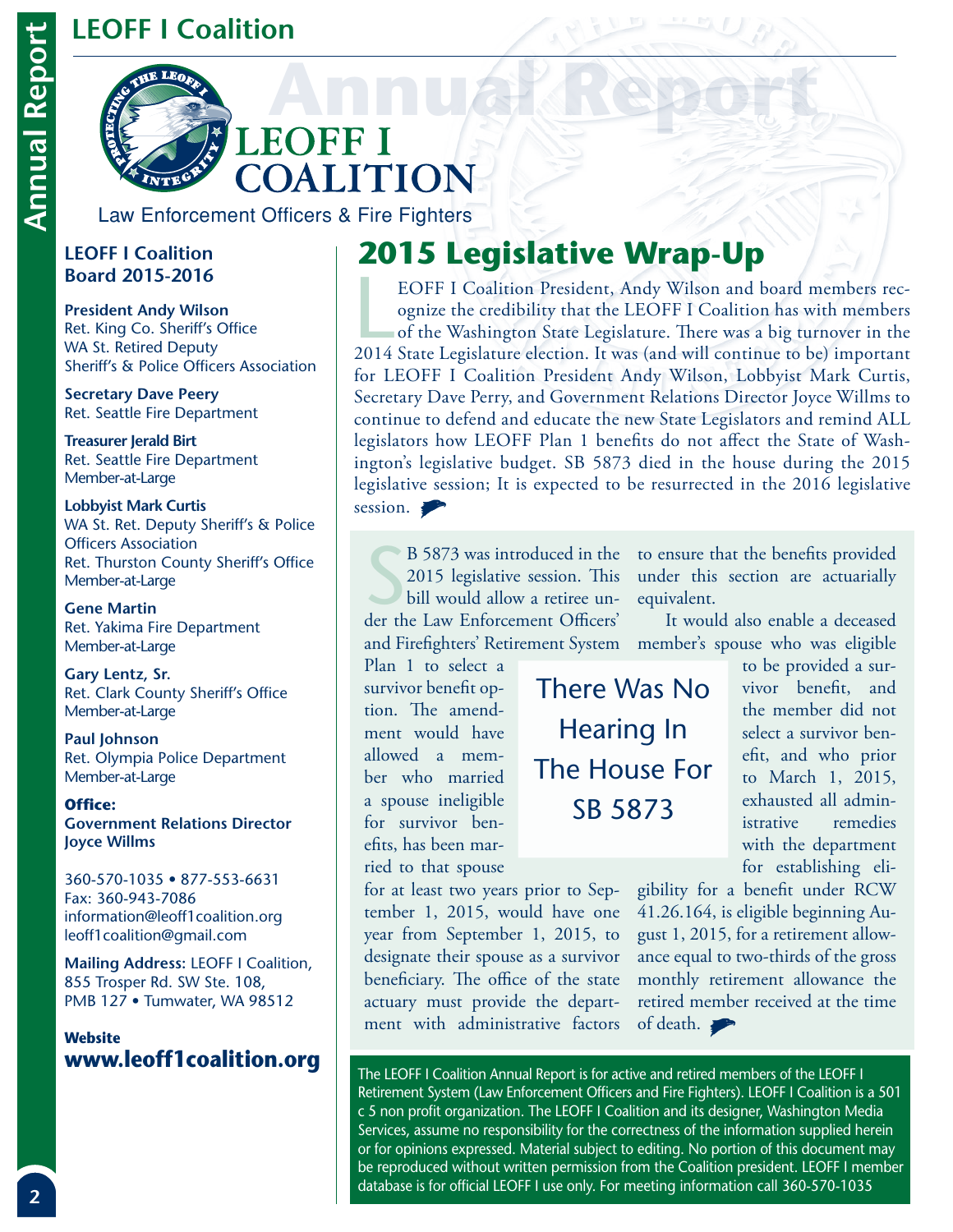## **2016 Legislative Session**

he 2016 Legislative Session starts January 11 and the LEOFF I Coalition's number one priority is to protect you and your spouse's pension. It is important for LEOFF Plan 1 members to maintain a presence on the hill, so government knows you are an active coalition and you are watching your retirement fund. There was no committee hearing on the house side for SB 5873 because the state budget took priority in the 2015 special session. The Governor signed the budget without a plan in place to fully fund education, just minutes before government shutdown. During the 2016 session, SB 5873 will probably go back to the Senate Ways and Means Committee, thus giving it another chance to be passed. It is important to continue watching all bills to ensure no amendments are added that will jeopardize the LEOFF Plan 1 pension. Legislators will be looking for solutions to the court-mandated order to fully fund education by 2019. By keeping an active presence during the 2016 session, the hope is that the government will not try to borrow from our retirement as they have proposed in the past.

#### **2016 election Results**

There are 49 Senators. The Senate Majority Coalition Caucus has 26 members and the Senate Democrats have 23 members. The House has 98 members with 50 Democrats and 48 Republicans.

**Please check the LEOFF I Coalition's website often during the 2016 Legislative Session to learn how you can help educate legislators.** 

**Work together to pass SB 5873 in 2016! www.leoff1coalition.org**

#### **LEOFF Plan 1 Defined**

Inture benefits are funded with contributions made<br>by members, their employer, and the state during<br>their period of membership and the investment<br>earnings from those contributions. These contributions uture benefits are funded with contributions made by members, their employer, and the state during their period of membership and the investment are held in trust and invested by the State Investment Board.

The LEOFF Plan 1 is a 401 (a) defined benefit plan. This means that at retirement members will receive a benefit based on their service credit and final average salary. The amount of a member's contribution will not be a factor in calculating retirement benefits.

#### **Protect Your Pension for You and Your Spouse**

El red your donation to continue the fight to protect your pension and educate State Legislators. fight to protect your pension and educate State Legislators.

Your support will pay for:

- Lobbying Expenses
- **Attorney Fees**
- Legislative Research
- Website Updates
- **Correspondence** with Members and **Legislators**
- Office Expenses and Phone Bill
- Printing, Mail Prep and Postage
- Travel Expenses

These tasks all cost money. Our only source of funding comes from people such as you. None of our board members and volunteers are paid. We do compensate those members who must travel to meetings.

**Thank You for Your Continued Support Over the Years!**

#### **Should We Ask for More Benefits? NO!**

**TARK I Coalition President Andy Wilson and Board feel it is too dangerous to ask for more benefits. Andy Wilson and Board feel it is too Members, it's important to remember that LEOFF I has a great retirement pension fund. The state legislators are looking for more money. If we ask for more benefits, that opens up our retirement trust fund and we have a good chance of losing what we already have. Please remember it is better to be safe than sorry!**



**LEOFF I Coalition**